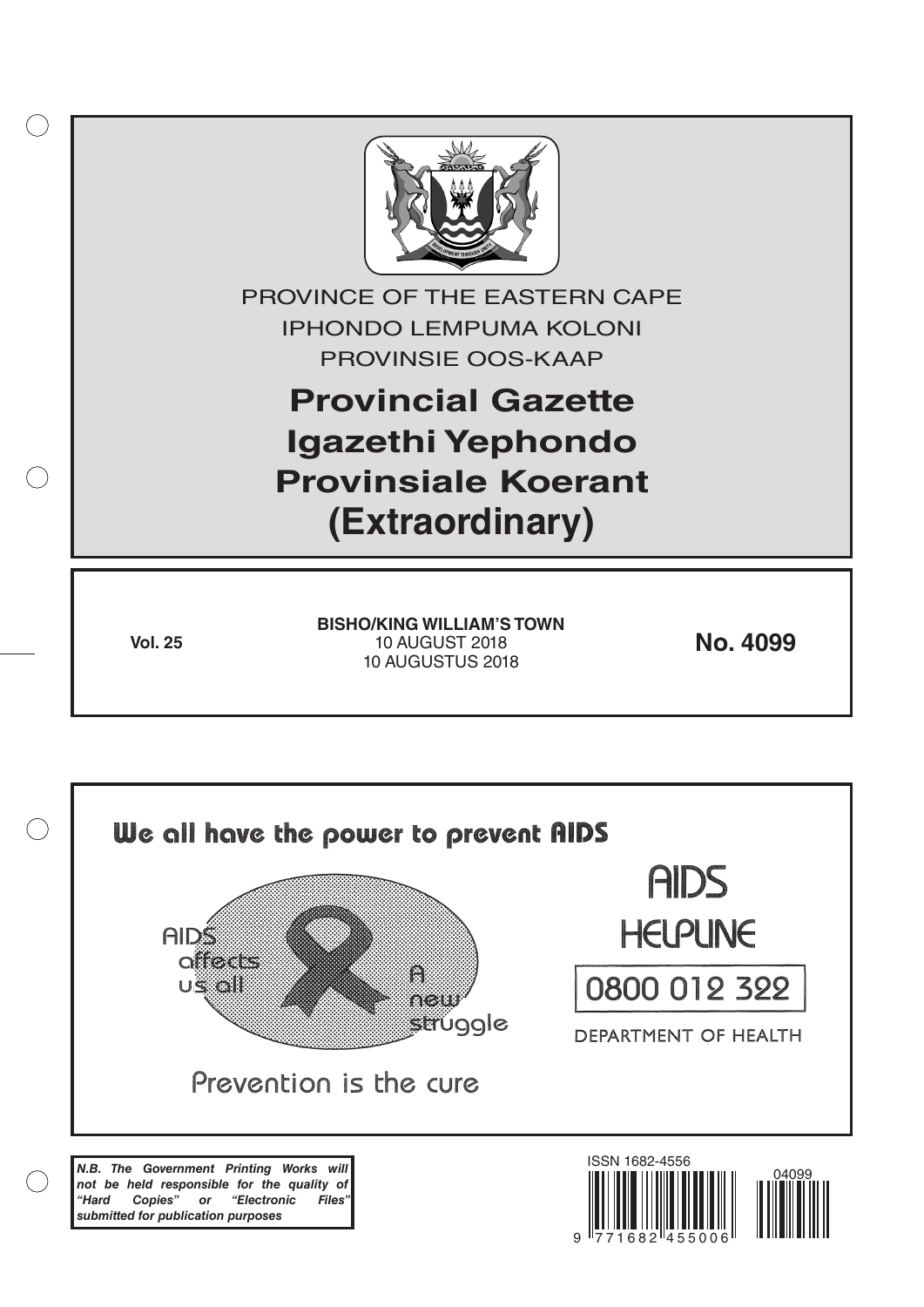# **IMPORTANT NOTICE:**

**The GovernmenT PrinTinG Works Will noT be held resPonsible for any errors ThaT miGhT occur due To The submission of incomPleTe / incorrecT / illeGible coPy.**

**no fuTure queries Will be handled in connecTion WiTh The above.**

#### **CONTENTS**

|     |                                                                                                           | Gazette<br>No. | Page<br>No. |
|-----|-----------------------------------------------------------------------------------------------------------|----------------|-------------|
|     | <b>PROVINCIAL NOTICES • PROVINSIALE KENNISGEWINGS</b>                                                     |                |             |
| 140 | Eastern Cape Provincial Arts and Culture Council Act (6/2000): Call for nomination of persons to serve as | 4099           |             |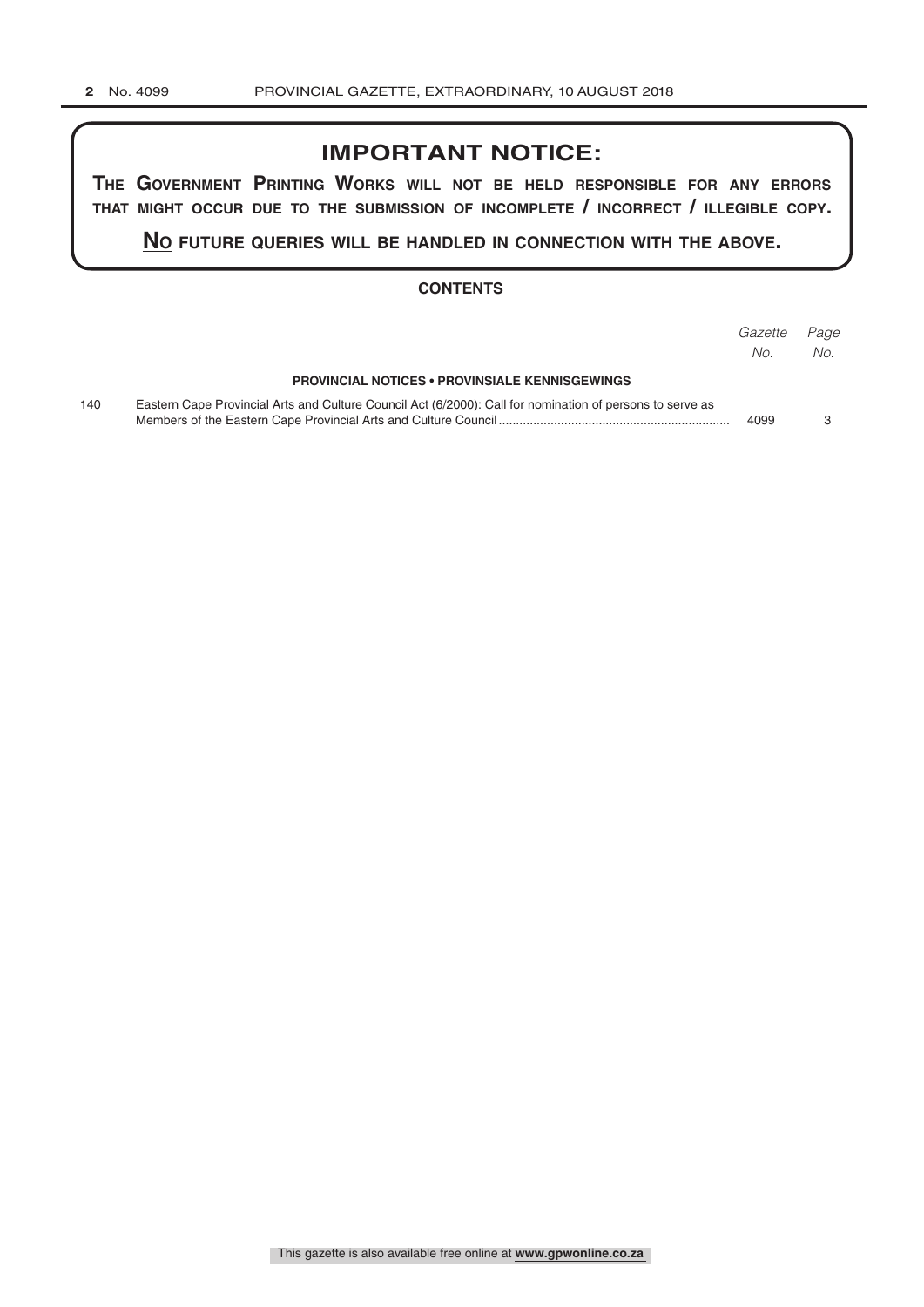## <u>No. 1989 - Angel Barangara</u> Provincial Notices • Provinsiale Kennisgewings

#### **PROVINCIAL NOTICE 140 OF 2018**

### CALL FOR NOMINATION OF PERSONS TO SERVE AS MEMBERS OF THE EASTERN CAPE PROVINCIAL ARTS AND CULTURE COUNCIL IN TERMS OF SECTION 5(1) OF THE EASTERN CAPE PROVINCIAL ARTS AND CULTURE COUNCIL ACT, 2000, (Act No. 6 of 2000)

I, Bulelwa Tunyiswa, Member of the Executive Council responsible for Sport, Recreation, Arts and Culture in the Province of the Eastern Cape, acting in terms of Section 5(1) of the Eastern Cape Provincial Arts and Council Act, 2000 (Act No.6 of 2000), hereby invite the public, artists and art and culture organizations to nominate persons, who will serve as members of the Eastern Cape Provincial Arts and Culture Council.

Such individuals must have special knowledge or experience in the following fields of Theatre and Performing Arts, Film, Visual Arts and Crafts, Language and Literature, Music and Dance, Community Arts, Exhibitions, Festivals and Campsites.

Specialist skills in Finance (fundraising, accounting), Law and Human Resource Management / Administration.

Nominations must be accompanied by the following:

- a detailed Curriculum Vitae of the nominee containing the full names,  $\bullet$ address, telephone, fax and/or e-mail address of the nominee;
- reasons for the nomination; and  $\bullet$
- signed acknowledgement by the nominee that he or she accepts the nomination.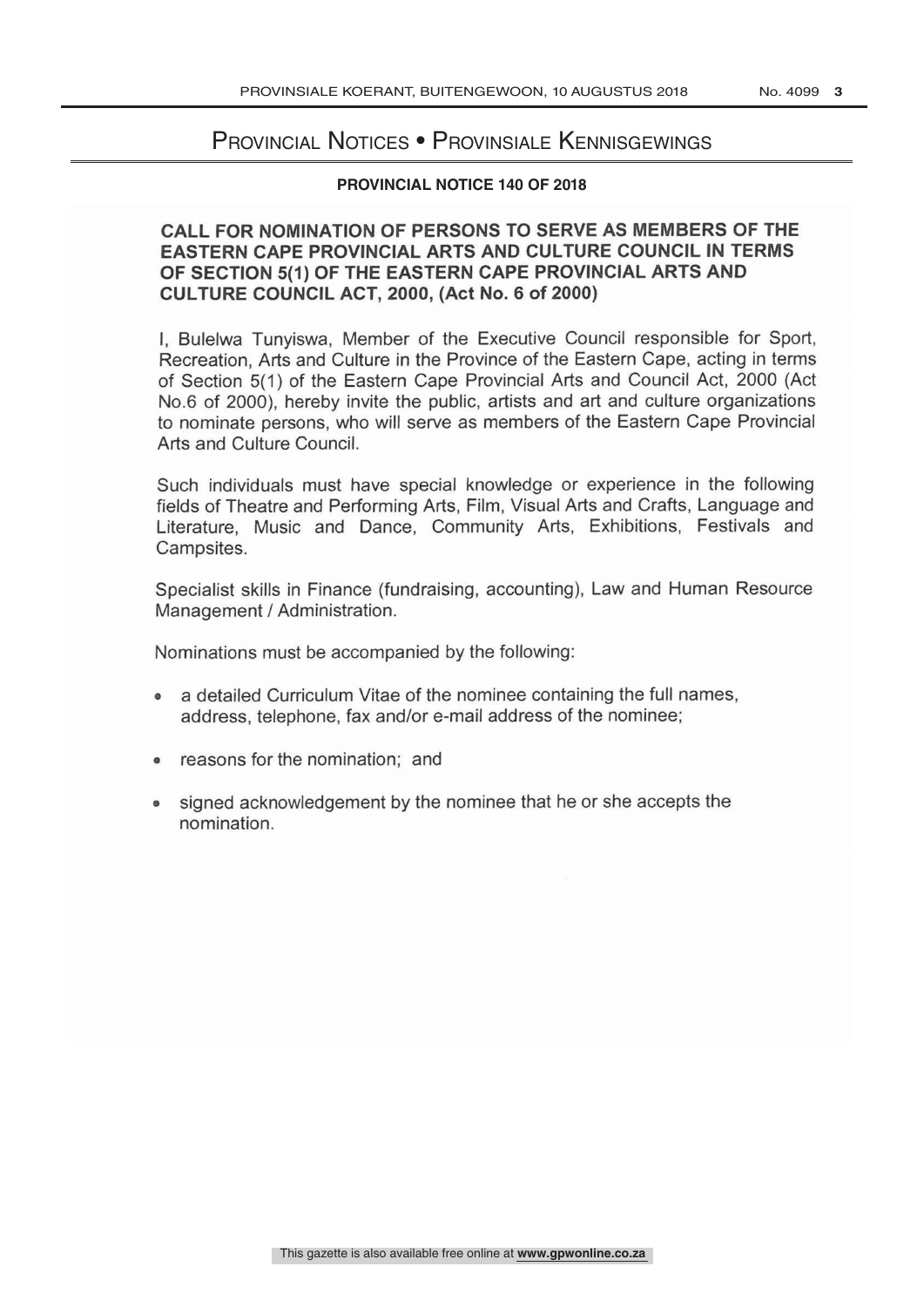The Council must reflect broadly the demographics of the province, in terms of race, gender, youth and physically challenged individuals.

Appointed members of the Council would be expected to render their services to the council on a voluntarily basis and would only be compensated, as the MEC may determine, for the reasonable and necessary traveling and accommodation costs incurred in rendering such services.

Nominations must be submitted to the address mentioned below by no later than the 31 August 2018.

OFFICE OF THE MEMBER OF THE EXECUTIVE COUNCIL DEPARTMENT OF SPORT, RECREATION, ARTS AND CULTURE WILTON ZIMASILE MKWAYI COMPLEX (MEC BUILDING) 5 EALES STREET KING WILLIAMS TOWN 5601

or

PRIVATE BAG X0020 **BHISHO** 5605

Enquiries can be directed to:

Mr. Sodo at (043) 492 0080; or Mrs. Skoti at (043) 743 6187.

BULELWA TUNYISWA MEC FOR SPORT, RECREATION, ARTS AND CULTURE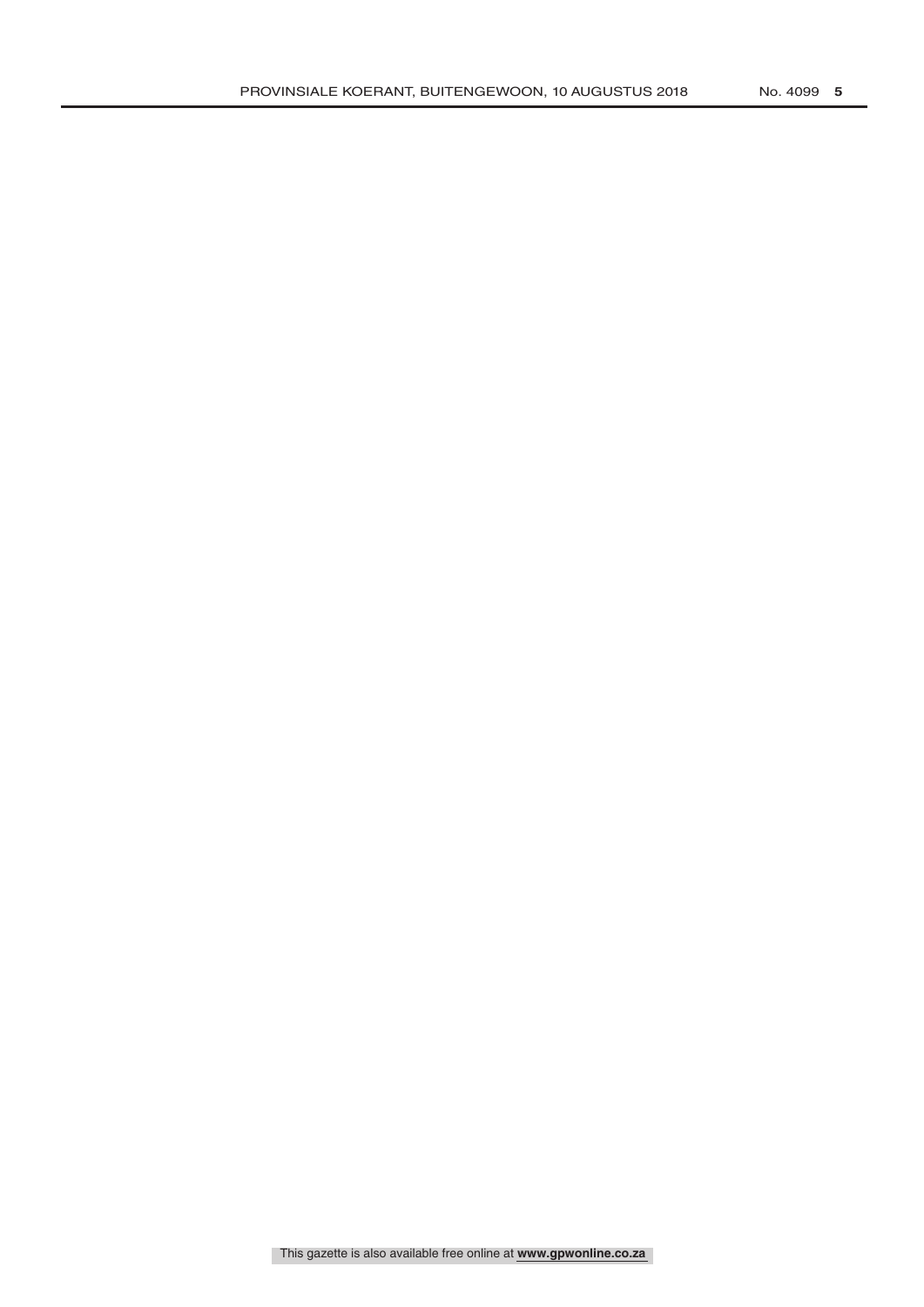This gazette is also available free online at **www.gpwonline.co.za**